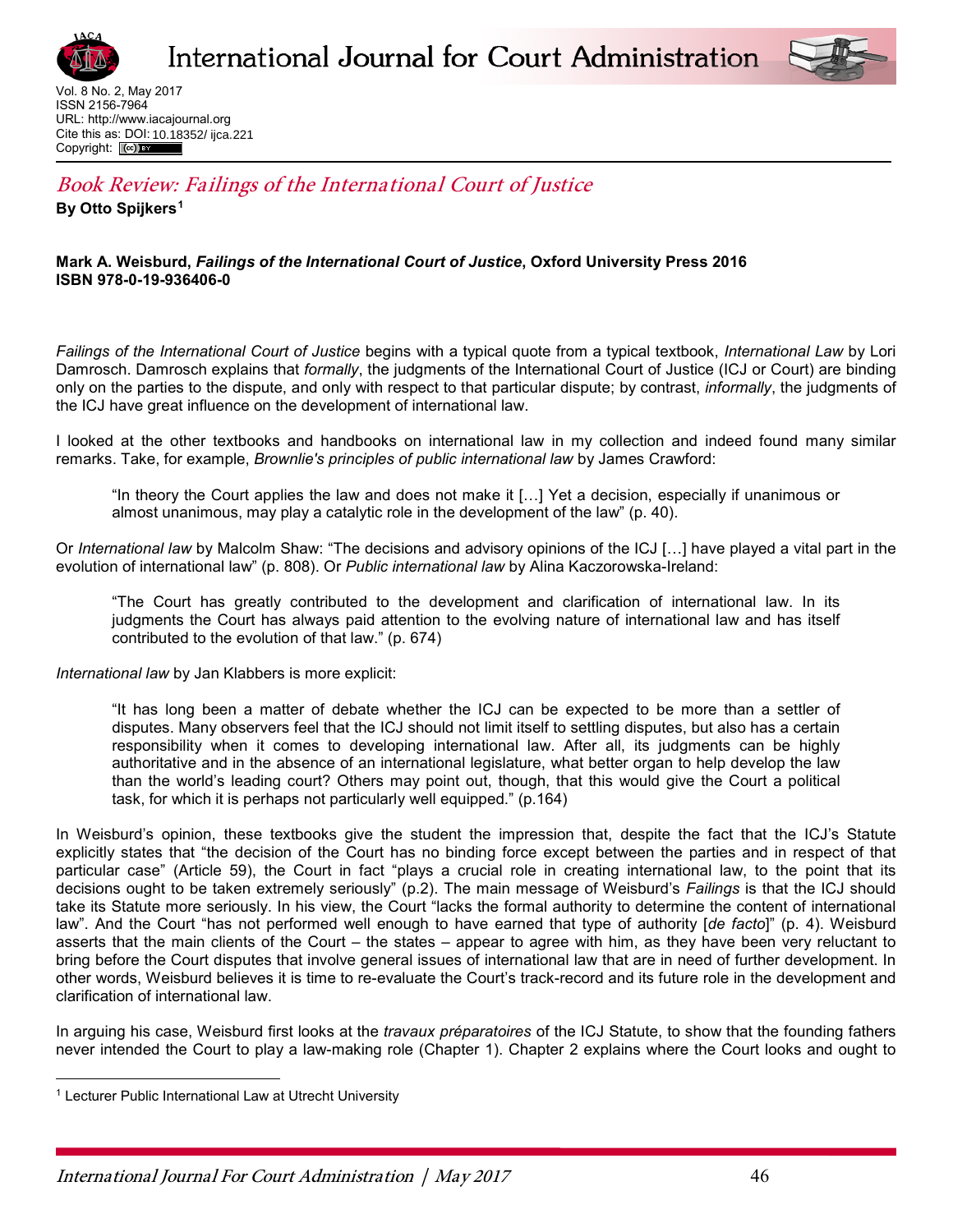look to determine the law. Chapters 3 and 4 list a long series of errors made by the Court, both of a procedural (Chapter 3) and substantive nature (Chapter 4). Chapter 5 adds some statistics, and then Weisburd concludes. Of course, we already know what the conclusions will be, as they already have been set-out in the introduction: the Court is not doing a good job. Because the book argues towards a pre-set conclusion, the book reads more like a memorial than an objective academic work.

Chapter 1 is about the *travaux*. The ICJ Statute is very similar to that of its predecessor, the Permanent Court of International Justice (PCIJ), and thus Weisburd focuses his analysis of the *travaux préparatoires* on the PCIJ's Statute. This makes much sense, but Weisburd does seem to have overlooked certain very interesting debates on the role of the Court, which took place at the San Francisco Conference of 1945, at which the UN Charter and ICJ Statute were drafted. In his view, "the functioning of the Court was not given much attention in San Francisco" (p.23), but one might conclude differently.

In fact, the role of the Court in settling international disputes was discussed extensively at the San Francisco Conference. It is worth looking briefly at this discussion. The Australian delegate at some point suggested that "in general the Security Council shall avail itself to the maximum extent of the services of the Court in the settlement of disputes of a legal character, in obtaining advice on legal questions connected with other disputes, and in the ascertainment of disputed facts" (Amendments to the Dumbarton Oaks Proposals Submitted on Behalf of Australia, published in *The United Nations conference on international organization* (UNCIO), vol. 3, p. 551). Some states believed all disputes should obligatorily be brought before the ICJ. For example, the Uruguayan delegation proposed that "any difference, opposition or conflict between nations, of any character whatever, ought obligatorily to be submitted to the International Court of Justice, if it should not first have been settled by good offices or arbitral procedure" (Uruguayan Amendments, UNCIO, vol. 3, p. 29). To make this possible, Belgium proposed that all states "should recognize the obligatory jurisdiction of the Permanent Court of International Justice as regards any question of law for which they have not made use of another method of peaceful settlement", and that "they should acknowledge themselves bound by the decisions of the Court" (Suggestions of the Belgian Government, UNCIO, vol. 3, p. 334). The role of the Council would then be to monitor compliance of the Court's judgments. This is what Venezuela suggested: "the ideal […] would be to entrust the solution of international controversies to the International Court or an independent arbitration agency, and entrust to the Security Council the mission of executing such decisions and of imposing on any States in conflict the intervention of the agency mentioned" (Venezuelan Amendments, UNCIO, vol. 3, p. 208).

Weisburd does not refer to this discussion. He concludes that the ICJ was intended, by the founding fathers, to be "a relatively weak institution" (p. 23). In light of the many proposals put to the table – referred to above – the evidence does not appear to support his conclusion.

Chapter 2 mainly serves to set the stage: it introduces the reader to the sources of international law that the Court is authorized to apply when settling the disputes brought before it and when answering the questions put to it. The Chapter is, however, not as innocent as might appear. Especially in the section on customary law, Weisburd already shares his criticism of the Court's approach to identifying customary norms. He objects to the approach that derives custom from legally non-binding documents, such as General Assembly resolutions or treaties that are not yet in force. He believes there is no convincing theory to support this approach and that it is in any case driven too much by a belief in globally shared values (p. 77-78).

Chapters 3 and 4 take the reader through the case law of the Court. Weisburd identifies all sorts of mistakes the Court supposedly has made, and he categorizes them under various headings. If you desperately want to find errors in the work of human beings, you will always find them. And judges are, of course, human beings. At the end of Chapter 3 (on procedural errors), Weisburd claims to have shown that "the Court has, since 1945, made numerous procedural errors" (p. 244). In fact, "the Court's judgments include so many analytical errors that any recapitulation would be as long as the initial discussion" (p. 244). On issues of substance (Chapter 4), the Court does not do much better. The Court's track record is referred to by Weisburd as of "highly questionable" quality (p. 336). This is especially so for the way the Court has identified and then applied norms of customary law. In a way, this conclusion cannot come as a surprise because in Chapter 2, Weisburd already expressed his disagreement with the general method used by the Court to identify and apply custom.

At the beginning of Chapter 5, Weisburd claims that the preceding chapters have "establish[ed] that a significant fraction of the judgments produced by the ICJ […] include seriously questionable elements" (p.340). The Chapter then builds on that "established fact"; however, if the reader is not convinced by the arguments made in previous Chapters, it will be difficult to go along with what follows. In Chapter 5, Weisburd offers all kinds of statistics, apparently in an attempt to